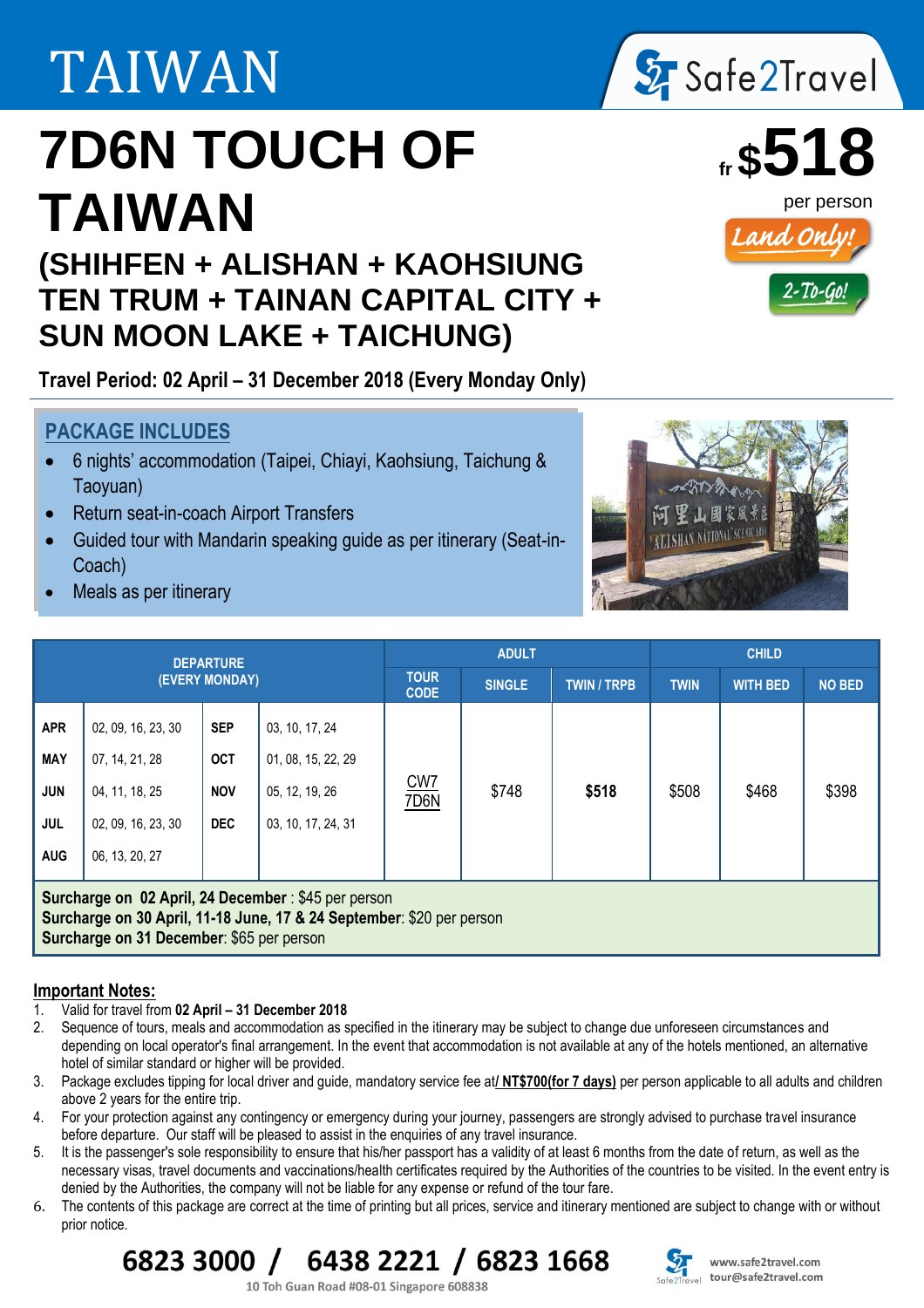| <b>DAY</b>     | <b>ITINERARY</b>                                                                                                                                                                                                         | <b>B'FAST</b> | <b>LUNCH</b> | <b>DINNER</b> | <b>ACCOMMODATION</b>                                                                                |
|----------------|--------------------------------------------------------------------------------------------------------------------------------------------------------------------------------------------------------------------------|---------------|--------------|---------------|-----------------------------------------------------------------------------------------------------|
| 1              | Singapore $\rightarrow$ Taoyuan. Upon arrival, meet and transfer to<br>hotel.<br>新加坡 > 桃园。抵达后, 由专人接往酒店办理入<br>住手续。                                                                                                        |               | ⊁            |               | Taipei (台北)<br>3*萬事達西門 /花華<br>Taipei Wonstar Ximen<br><b>OR</b><br>Green World Flora                |
| $\overline{2}$ | Taipei/ Shihfen Old Street. Release Sky Lantern/ Miaoli/<br>Miaoli Hakka Museum/ Chiayi/ DIY in the Farm<br>台北/十分老街. 放天燈/ 苗栗/ 苗栗客家文化館/<br>嘉義/ 農場 DIY                                                                     | Hotel<br>饭店   | ✓            | ✓             | Chiayi (嘉義)<br>3*龍雲農場/<br>福泰桔子<br>Long Yun Farm<br><b>OR</b><br>Orange Hotel                        |
| $\mathfrak{3}$ | Chiayi/ Alishan National Forest Recreation Area-Sisters<br>Lakes/ Kaohsiung/ Buddha Museum/ The Pier-2 Art Center/<br>Night Market<br>嘉義/阿里山國家森林遊樂區-姊妹潭/ 高雄/ 佛陀<br>紀念館/駁二文創園區/ 夜市<br>*如遇交通狀況或政府管制將不去阿里山,更改至<br>溪頭森林遊樂園   | Hotel<br>饭店   | ✓            |               | Kaohsiung (高雄)<br>3.5* 國際星辰 /<br>富驛<br><b>International Citizen</b><br><b>OR</b><br><b>FX Hotel</b> |
| 4              | Kaohsiung/ Qiaotou Sugar Factoory/ Kaohsiung Ten Trum/<br>Tainan/ Anping Old Street Anping Tree House/ Tait &<br>Company/ Chiayi/ Hinoki Village/ Night Market<br>台東/南迴公路/屏東/楓港/高雄/佛陀紀念館<br>(遇週二改佛光山)/駁二文創園區/香蕉碼頭/<br>夜市 | Hotel<br>饭店   | $\checkmark$ |               | Chiayi (嘉義)<br>3*福泰桔子/亮點<br>Orange Hotel<br><b>OR</b><br><b>Discover Hotel</b>                      |
| 5              | Chiayi/ Highway/ Nantou/ Nantou Rest Area/ Aboriginal<br>Product Shop/ Sun Moon Lake/ Wenwu Temple/ Take Boat<br>on Lake/ Taiwanese tea center/ Taichung<br>嘉義/國道風光/南投/南投休息區/山地特產/日月潭<br>國家風景區/文武廟/乘船遊湖/茶藝館/台中           | Hotel<br>饭店   |              |               | Taichung (台中)<br>3.5* 皇家季節/ 西悠<br>Royal Seasons<br><b>OR</b><br><b>CU Hotel</b>                     |
| 6              | Taichung/ Sanyi Cheting woodcarving Rest Area/ Taipei/<br>Vigor Kobo/ Martyrs Shrine/ Handicraft Center/ National CKS<br>Memorial Hall/ Ximen<br>台中/三義車亭木雕休息區/台北/維格烘培坊/忠烈<br>祠/天祿展示中心/中正紀念堂/西門町                          | Hotel<br>饭店   |              |               | Taoyuan (桃園)<br>3* 智選<br>或台北同級<br>Taoyuan Holiday Inn<br><b>OR</b><br>Taipei Hotel                  |
| 7              | Free at leisure before meet and transfer to airport. Taipei -<br>Taoyuan $\rightarrow$ Singapore<br>自由活动后, 由专人接往机场。台北 - 桃园 →<br>新加坡                                                                                      | Hotel<br>饭店   |              | →             |                                                                                                     |

6823 3000 / 6438 2221 / 6823 1668 10 Toh Guan Road #08-01 Singapore 608838